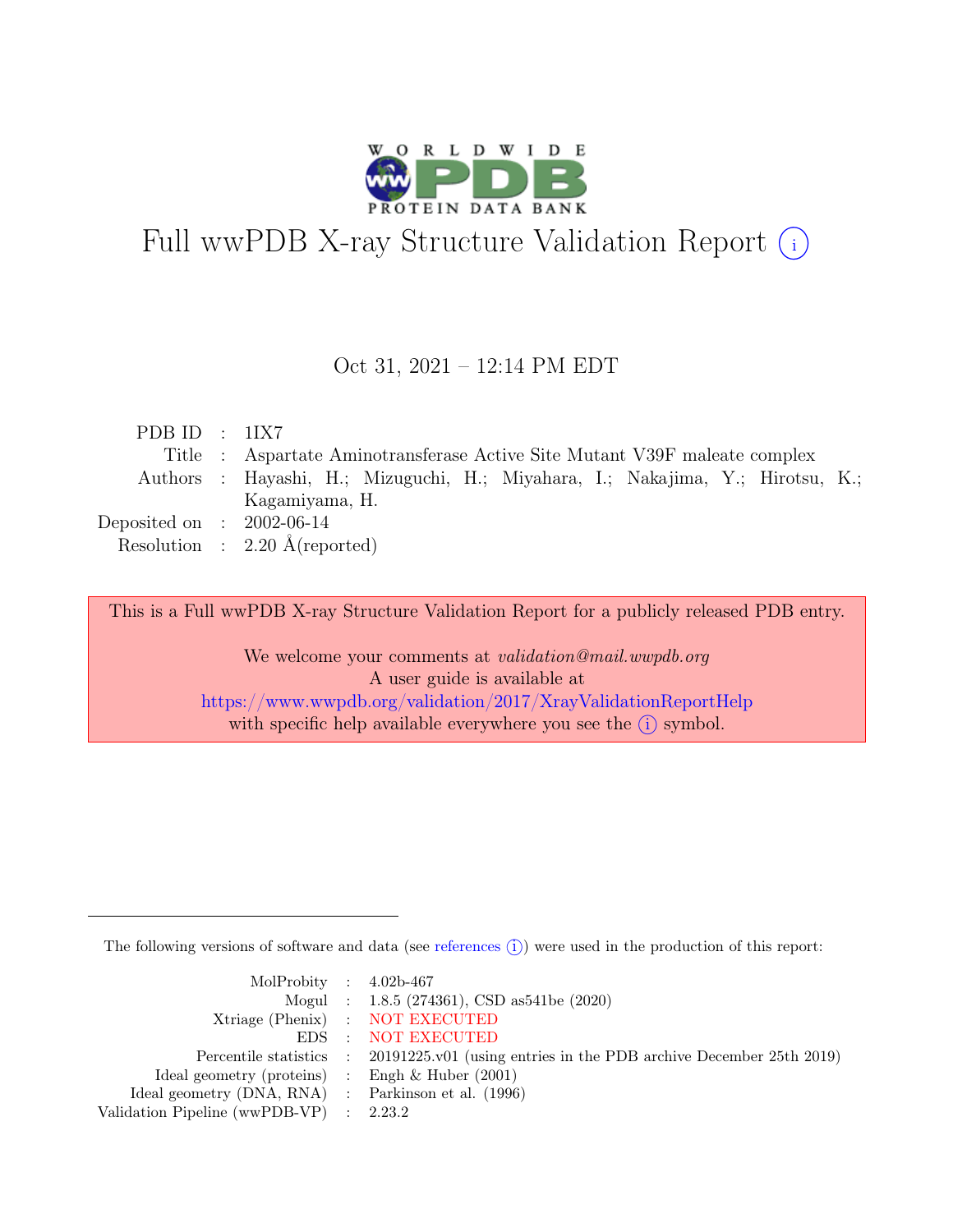# 1 Overall quality at a glance  $(i)$

The following experimental techniques were used to determine the structure: X-RAY DIFFRACTION

The reported resolution of this entry is 2.20 Å.

Percentile scores (ranging between 0-100) for global validation metrics of the entry are shown in the following graphic. The table shows the number of entries on which the scores are based.



| Metric                | Whole archive<br>$(\#\text{Entries})$ | Similar resolution<br>$(\#\text{Entries}, \, \text{resolution range}(\textup{\AA}))$ |
|-----------------------|---------------------------------------|--------------------------------------------------------------------------------------|
| Clashscore            | 141614                                | $5594(2.20-2.20)$                                                                    |
| Ramachandran outliers | 138981                                | $5503(2.20-2.20)$                                                                    |
| Sidechain outliers    | 138945                                | $5504(2.20-2.20)$                                                                    |

The table below summarises the geometric issues observed across the polymeric chains and their fit to the electron density. The red, orange, yellow and green segments of the lower bar indicate the fraction of residues that contain outliers for  $\geq=3$ , 2, 1 and 0 types of geometric quality criteria respectively. A grey segment represents the fraction of residues that are not modelled. The numeric value for each fraction is indicated below the corresponding segment, with a dot representing fractions  $\epsilon = 5\%$ 

Note EDS was not executed.

| Chain | Length | Quality of chain |     |  |
|-------|--------|------------------|-----|--|
|       | 396    | 73%              | 22% |  |

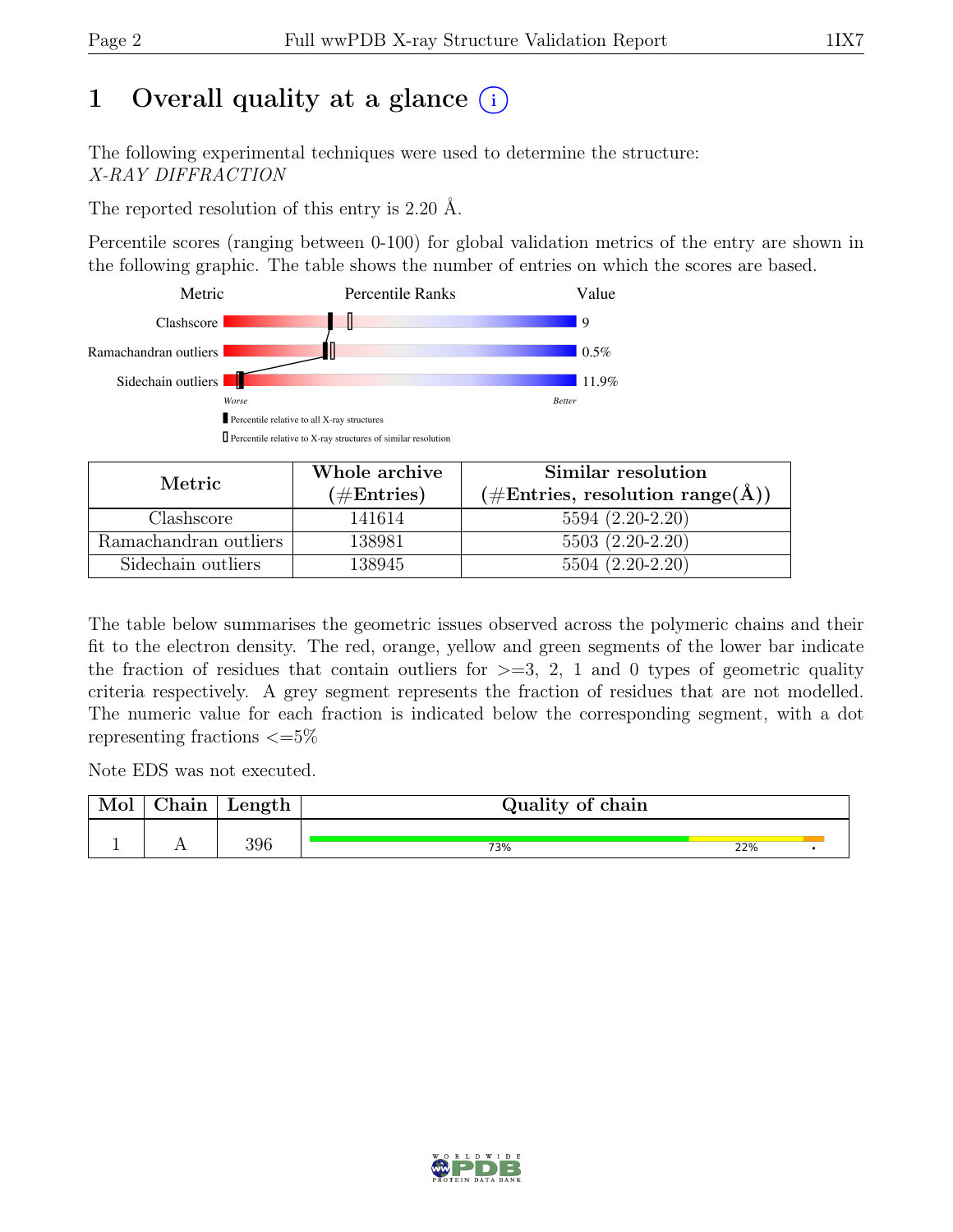# 2 Entry composition  $(i)$

There are 4 unique types of molecules in this entry. The entry contains 3172 atoms, of which 0 are hydrogens and 0 are deuteriums.

In the tables below, the ZeroOcc column contains the number of atoms modelled with zero occupancy, the AltConf column contains the number of residues with at least one atom in alternate conformation and the Trace column contains the number of residues modelled with at most 2 atoms.

• Molecule 1 is a protein called Aspartate Aminotransferase.

| Mol | ${\bf Chain}$ | Residues | Atoms         |       |     |     | ZeroOcc | $\mid$ AltConf $\mid$ Trace |  |  |
|-----|---------------|----------|---------------|-------|-----|-----|---------|-----------------------------|--|--|
|     |               | 396      | Total<br>3073 | 1940- | 536 | 584 | 13      |                             |  |  |

There is a discrepancy between the modelled and reference sequences:

| Chain | Residue   Modelled   Actual | Comment                                    | Reference |
|-------|-----------------------------|--------------------------------------------|-----------|
|       | PHE                         | $\pm$ engineered mutation $\pm$ UNP P00509 |           |

• Molecule 2 is PYRIDOXAL-5'-PHOSPHATE (three-letter code: PLP) (formula:  $C_8H_{10}NO_6P$ ).



| $\operatorname{Mol}$ $\vdash$ |  | $Chain$ Residues | Atoms       |  |             |  | ZeroOcc   AltConf |  |  |
|-------------------------------|--|------------------|-------------|--|-------------|--|-------------------|--|--|
|                               |  |                  | Total C N O |  |             |  |                   |  |  |
|                               |  |                  |             |  | $8 \t1 \t5$ |  |                   |  |  |

• Molecule 3 is MALEIC ACID (three-letter code: MAE) (formula:  $C_4H_4O_4$ ).

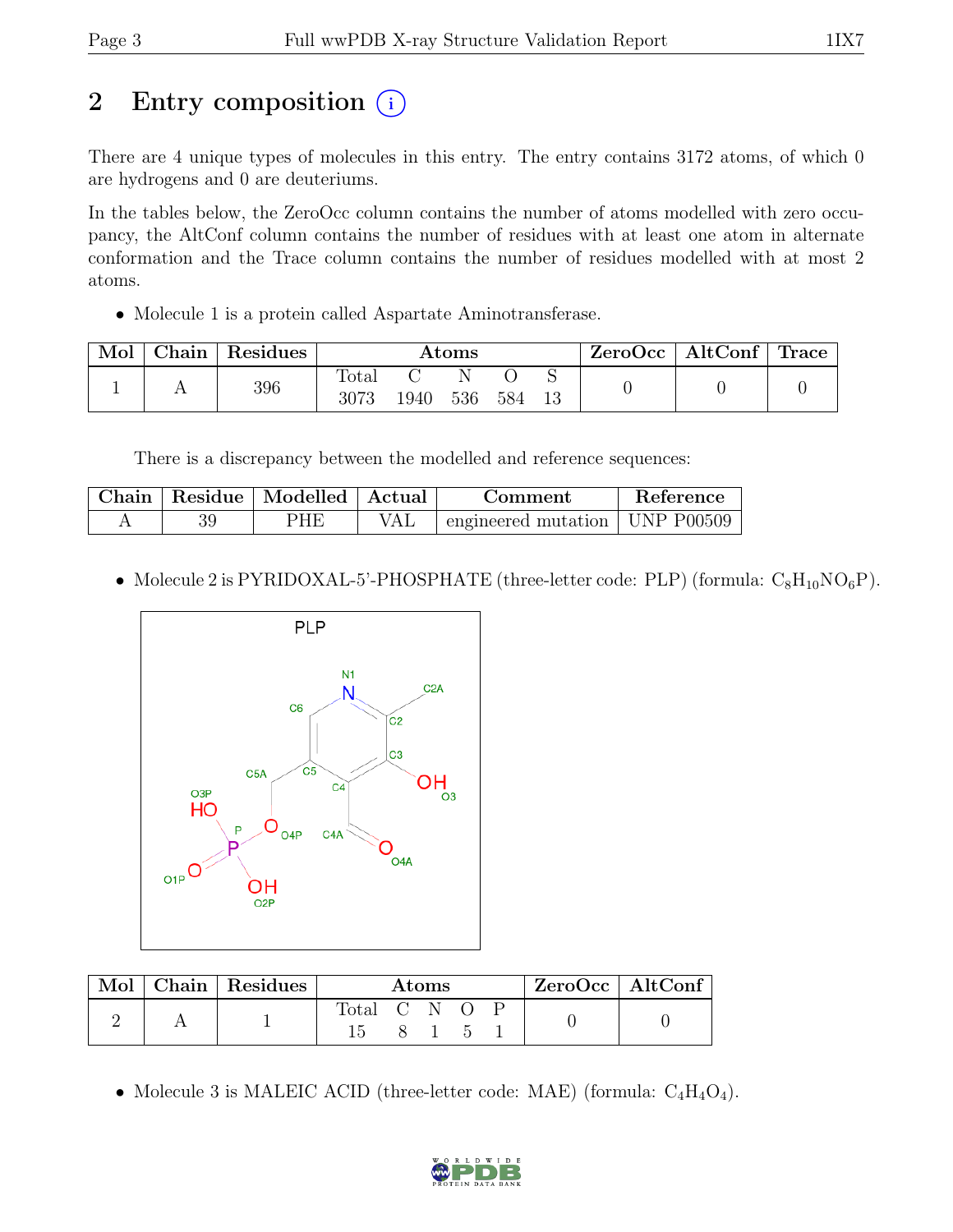

|  | $\mathbf{Mol}$   Chain   Residues | <b>Atoms</b> |  |  | $ZeroOcc \mid AltConf$ |  |
|--|-----------------------------------|--------------|--|--|------------------------|--|
|  |                                   | Total C      |  |  |                        |  |

 $\bullet\,$  Molecule 4 is water.

|  | Mol   Chain   Residues | Atoms          | $ZeroOcc \   \$ AltConf |
|--|------------------------|----------------|-------------------------|
|  |                        | $\text{Total}$ |                         |

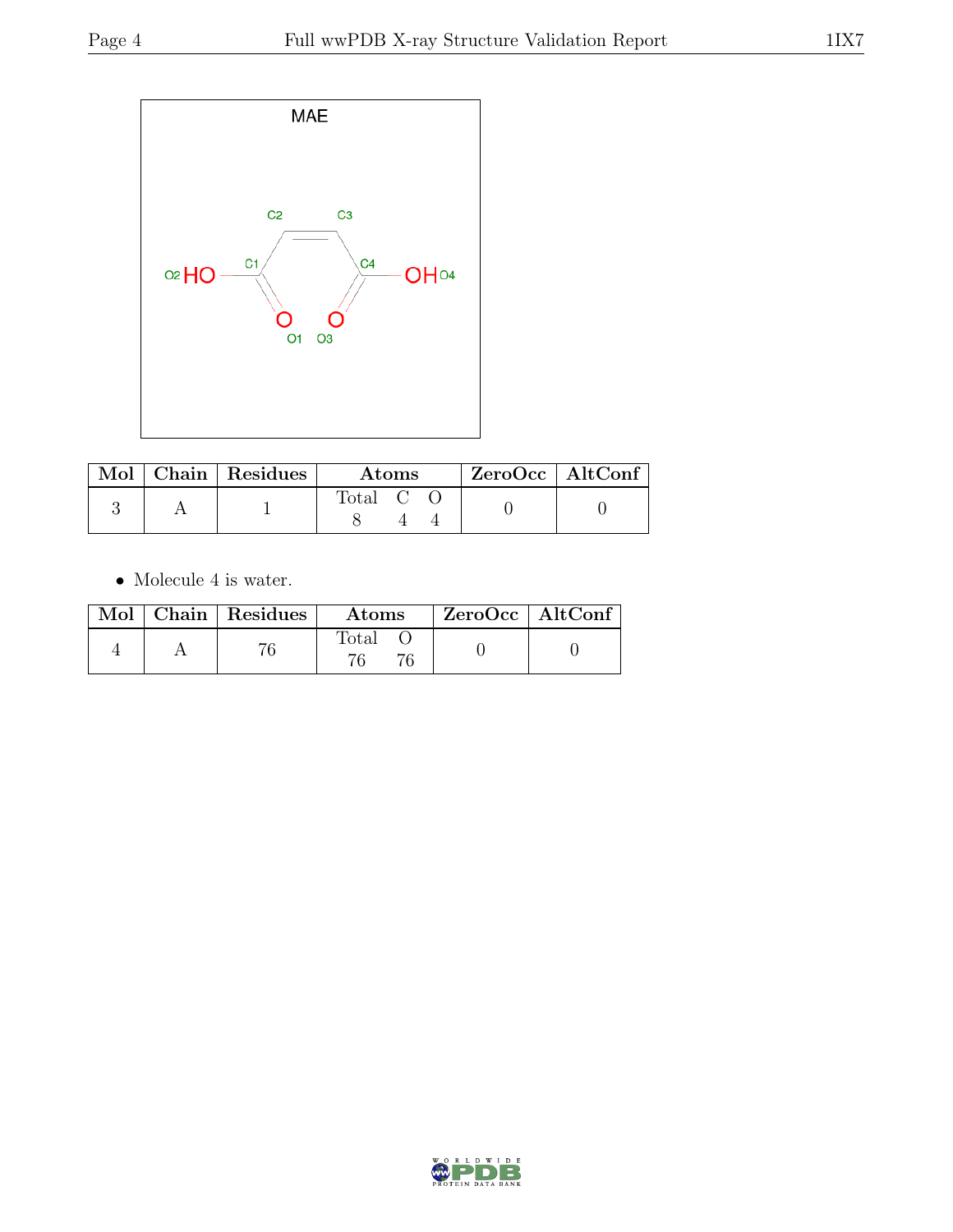# 3 Residue-property plots  $(i)$

These plots are drawn for all protein, RNA, DNA and oligosaccharide chains in the entry. The first graphic for a chain summarises the proportions of the various outlier classes displayed in the second graphic. The second graphic shows the sequence view annotated by issues in geometry. Residues are color-coded according to the number of geometric quality criteria for which they contain at least one outlier: green  $= 0$ , yellow  $= 1$ , orange  $= 2$  and red  $= 3$  or more. Stretches of 2 or more consecutive residues without any outlier are shown as a green connector. Residues present in the sample, but not in the model, are shown in grey.

Note EDS was not executed.

• Molecule 1: Aspartate Aminotransferase



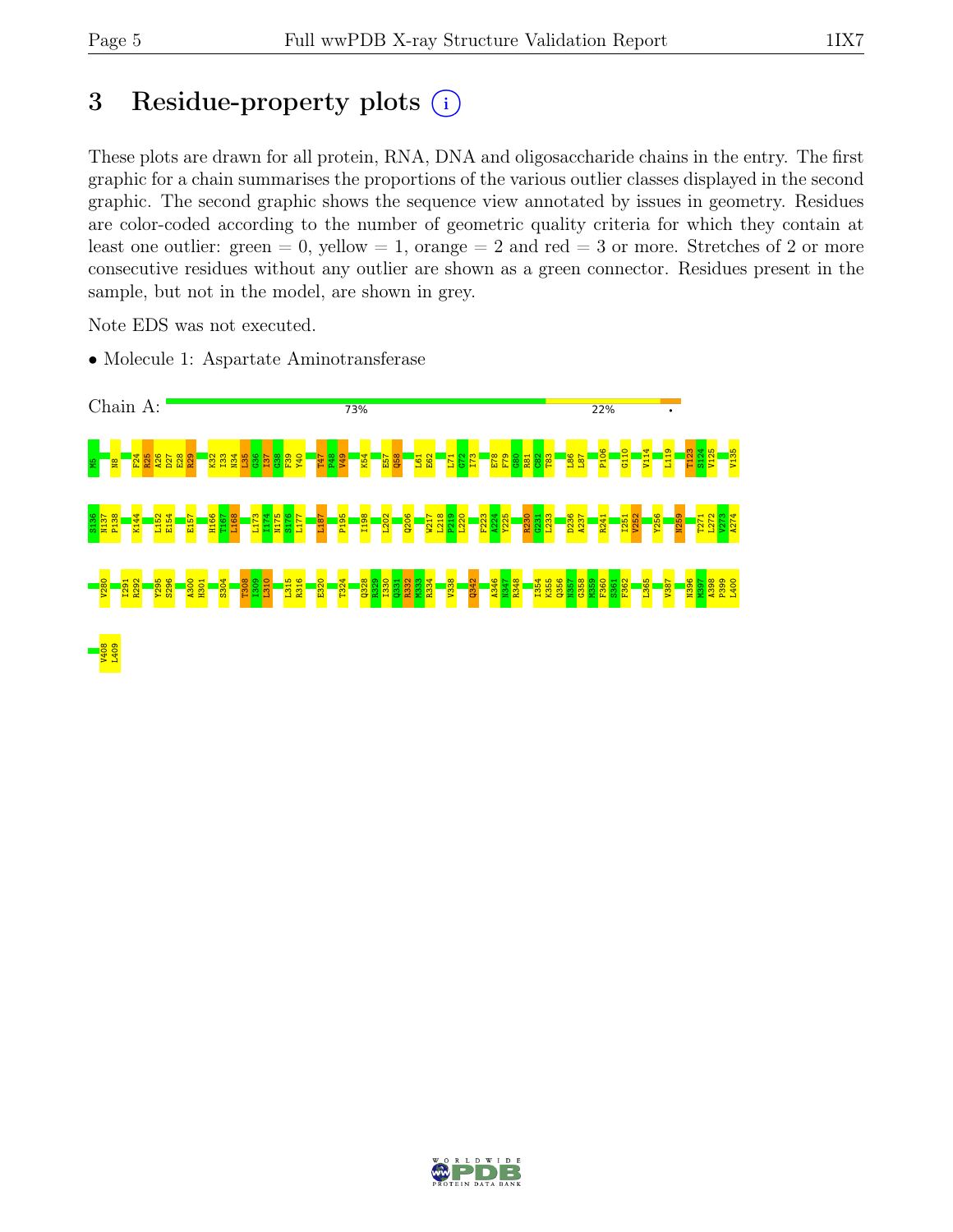# 4 Data and refinement statistics  $(i)$

Xtriage (Phenix) and EDS were not executed - this section is therefore incomplete.

| Property                               | Value                                           | <b>Source</b> |  |
|----------------------------------------|-------------------------------------------------|---------------|--|
| Space group                            | C 2 2 21                                        | Depositor     |  |
| Cell constants                         | 79.63Å<br>158.44Å<br>85.83Å                     | Depositor     |  |
| a, b, c, $\alpha$ , $\beta$ , $\gamma$ | $90.00^\circ$<br>$90.00^\circ$<br>$90.00^\circ$ |               |  |
| Resolution $(A)$                       | 2.20<br>10.00                                   | Depositor     |  |
| $%$ Data completeness                  | (Not available) $(10.00-2.20)$                  | Depositor     |  |
| (in resolution range)                  |                                                 |               |  |
| $\mathrm{R}_{merge}$                   | (Not available)                                 | Depositor     |  |
| $\mathrm{R}_{sym}$                     | (Not available)                                 | Depositor     |  |
| Refinement program                     | X-PLOR 3.851                                    | Depositor     |  |
| $R, R_{free}$                          | 0.196<br>, 0.247                                | Depositor     |  |
| Estimated twinning fraction            | No twinning to report.                          | Xtriage       |  |
| Total number of atoms                  | 3172                                            | wwPDB-VP      |  |
| Average B, all atoms $(A^2)$           | 24.0                                            | wwPDB-VP      |  |

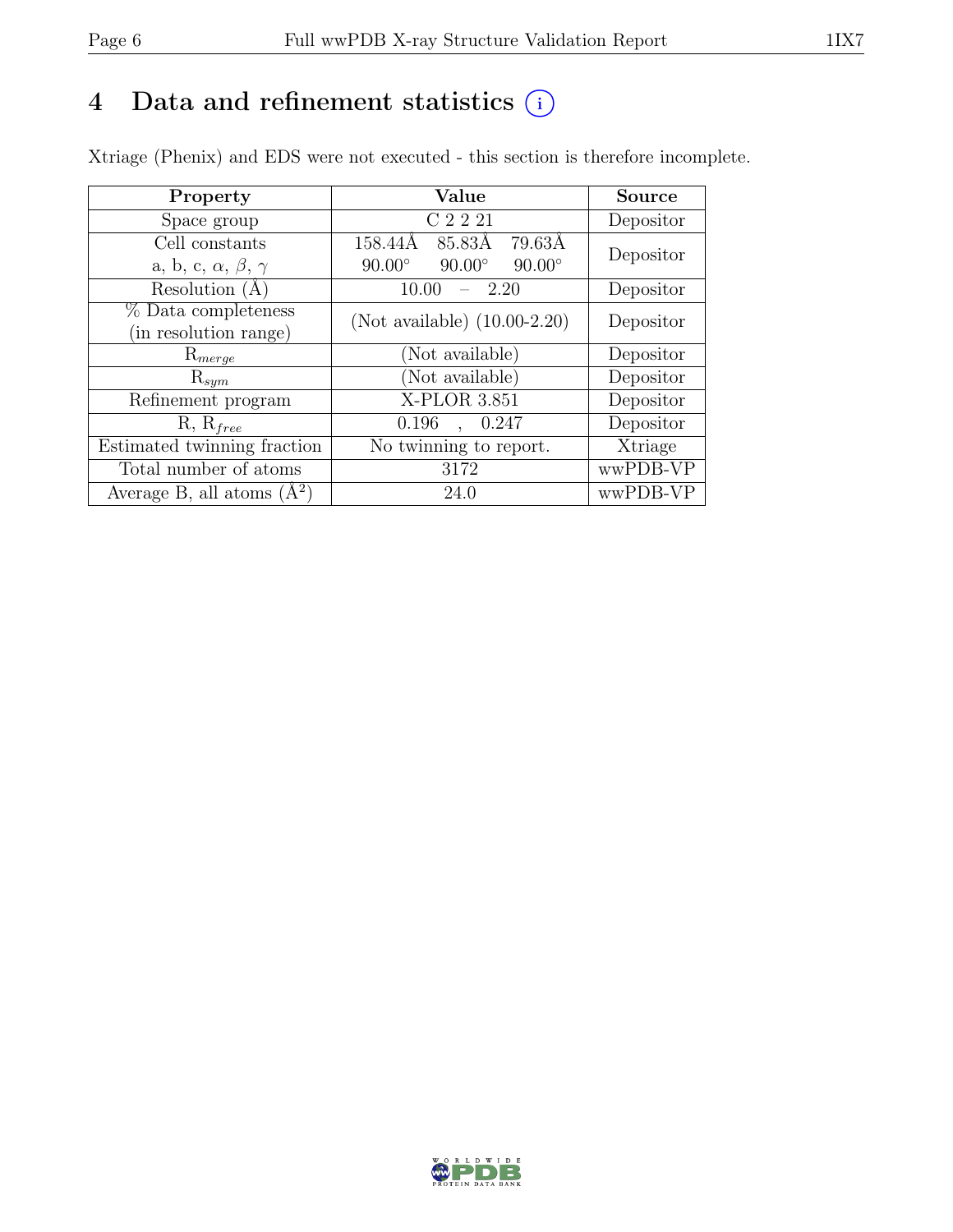# 5 Model quality  $(i)$

# 5.1 Standard geometry  $(i)$

Bond lengths and bond angles in the following residue types are not validated in this section: MAE, PLP

The Z score for a bond length (or angle) is the number of standard deviations the observed value is removed from the expected value. A bond length (or angle) with  $|Z| > 5$  is considered an outlier worth inspection. RMSZ is the root-mean-square of all Z scores of the bond lengths (or angles).

| Mol   Chain |      | Bond lengths                 | Bond angles |                 |  |
|-------------|------|------------------------------|-------------|-----------------|--|
|             |      | RMSZ $\mid \#Z \mid >5$ RMSZ |             | # $ Z  > 5$     |  |
|             | 0.46 | 0/3135                       | 0.70        | $2/4246$ (0.0%) |  |

There are no bond length outliers.

All (2) bond angle outliers are listed below:

| $\operatorname{Mol}$ | $\vert$ Chain   Res   Type |     | $\boldsymbol{\mathrm{Atoms}}$          | $\perp$ Observed( <sup>o</sup> )   Ideal( <sup>o</sup> ) |        |
|----------------------|----------------------------|-----|----------------------------------------|----------------------------------------------------------|--------|
|                      |                            | 400 | $\mid$ LEU $\mid$ CA-CB-CG $\mid$ 5.44 | 127.82                                                   | 115.30 |
|                      |                            | 187 | LEU $\vert$ CA-CB-CG $\vert$ 5.28      | 127.44                                                   | 115.30 |

There are no chirality outliers.

There are no planarity outliers.

## 5.2 Too-close contacts  $(i)$

In the following table, the Non-H and H(model) columns list the number of non-hydrogen atoms and hydrogen atoms in the chain respectively. The H(added) column lists the number of hydrogen atoms added and optimized by MolProbity. The Clashes column lists the number of clashes within the asymmetric unit, whereas Symm-Clashes lists symmetry-related clashes.

|  |      |      |    | Mol   Chain   Non-H   H(model)   H(added)   Clashes   Symm-Clashes |
|--|------|------|----|--------------------------------------------------------------------|
|  | 3073 | 3016 | ٢, |                                                                    |
|  |      |      |    |                                                                    |
|  |      |      |    |                                                                    |
|  |      |      |    |                                                                    |
|  | 3179 |      |    |                                                                    |

The all-atom clashscore is defined as the number of clashes found per 1000 atoms (including hydrogen atoms). The all-atom clashscore for this structure is 9.

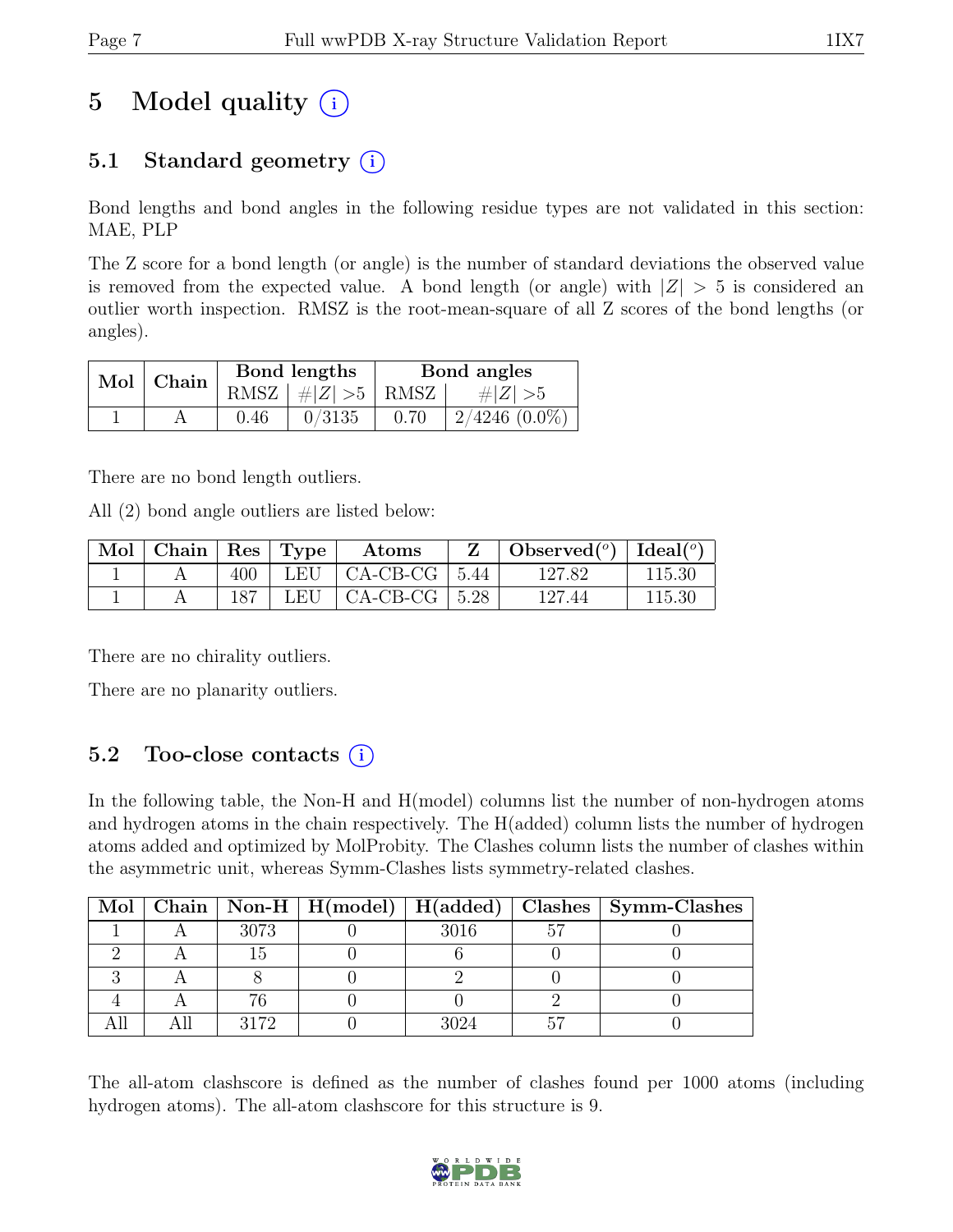|                     |                                     | Interatomic      | $\overline{\text{Clash}}$ |  |
|---------------------|-------------------------------------|------------------|---------------------------|--|
| Atom-1              | Atom-2                              | distance $(\AA)$ | overlap $(A)$             |  |
| 1:A:79:PHE:O        | 1: A:83:THR:HG23                    | 1.77             | 0.85                      |  |
| 1:A:123:THR:HG22    | 1:A:125:VAL:H                       | 1.42             | 0.84                      |  |
| 1:A:168:LEU:HD21    | 1:A:173:LEU:HD12                    | 1.70             | 0.72                      |  |
| 1: A:320: GLU:O     | $1:\overline{A:324:THR:HG23}$       | 1.92             | 0.69                      |  |
| 1: A: 123: THR: CG2 | 1:A:125:VAL:HG23                    | 2.24             | 0.68                      |  |
| 1:A:71:LEU:HB2      | 4:A:532:HOH:O                       | 1.94             | 0.67                      |  |
| 1:A:27:ASP:O        | 1:A:32:LYS:HD3                      | 1.96             | 0.66                      |  |
| 1:A:338:VAL:HG21    | 1:A:354:ILE:HG13                    | 1.81             | 0.63                      |  |
| 1:A:37:ILE:HG13     | 1:A:39:PHE:CE2                      | 2.35             | 0.61                      |  |
| 1: A:225:TYR:HH     | 1:A:360:PHE:HE2                     | 1.50             | 0.60                      |  |
| 1:A:123:THR:HG21    | 1:A:125:VAL:HG23                    | 1.83             | 0.60                      |  |
| 1:A:301:HIS:HD2     | 4:A:505:HOH:O                       | 1.85             | 0.60                      |  |
| 1:A:274:ALA:HB3     | 1:A:280:VAL:HB                      | 1.85             | 0.59                      |  |
| 1:A:241:ARG:HG2     | 1:A:241:ARG:HH21                    | 1.68             | 0.59                      |  |
| 1: A:57: GLU:OE1    | 1:A:301:HIS:HE1                     | 1.84             | 0.59                      |  |
| 1:A:33:ILE:HG22     | 1:A:35:LEU:HD13                     | 1.88             | 0.56                      |  |
| 1:A:398:ALA:HB3     | 1:A:399:PRO:HD3                     | 1.86             | 0.55                      |  |
| 1:A:328:GLN:O       | 1:A:332:ARG:HD2                     | 2.08             | 0.54                      |  |
| 1: A:83:THR:HG22    | 1:A:256:TYR:OH                      | 2.08             | 0.54                      |  |
| 1: A:87: LEU:O      | 1:A:241:ARG:NH2                     | 2.41             | 0.53                      |  |
| 1:A:342:GLN:NE2     | 1:A:346:ALA:HB3                     | 2.25             | 0.52                      |  |
| 1:A:106:PRO:HD3     | 1: A:295: TYR: CZ                   | 2.44             | 0.52                      |  |
| 1:A:29:ARG:NE       | 1:A:29:ARG:HA                       | 2.25             | 0.52                      |  |
| 1:A:119:LEU:O       | 1:A:123:THR:HB                      | 2.10             | 0.52                      |  |
| 1:A:241:ARG:HH21    | 1:A:241:ARG:CG                      | 2.22             | 0.51                      |  |
| 1:A:24:PHE:CE1      | 1:A:32:LYS:HB3                      | 2.46             | 0.50                      |  |
| 1:A:123:THR:CG2     | $1:A:125:\overline{\mathsf{VAL}:H}$ | 2.18             | 0.50                      |  |
| 1:A:110:GLY:O       | 1:A:114:VAL:HG13                    | 2.13             | 0.49                      |  |
| 1:A:202:LEU:O       | 1:A:206:GLN:HG3                     | 2.12             | 0.49                      |  |
| 1:A:187:LEU:HD23    | 1:A:220:LEU:HG                      | 1.95             | 0.49                      |  |
| 1:A:71:LEU:HD22     | 1:A:300:ALA:HB2                     | 1.94             | 0.48                      |  |
| 1:A:220:LEU:HD13    | 1:A:251:ILE:HG22                    | 1.96             | 0.47                      |  |
| 1:A:291:ILE:HG23    | 1: A:295: TYR: CZ                   | 2.50             | 0.46                      |  |
| 1:A:166:HIS:CE1     | 1:A:348:ARG:NH1                     | 2.86             | 0.44                      |  |
| 1:A:230:ARG:HH22    | 1:A:236:ASP:HA                      | 1.83             | 0.43                      |  |
| 1: A:256:TYR:HA     | 1:A:259:ASN:HD21                    | 1.82             | 0.43                      |  |
| 1:A:40:TYR:O        | 1:A:47:THR:HB                       | $2.19\,$         | 0.43                      |  |
| 1: A:25: ARG:HE     | 1:A:26:ALA:HB2                      | 1.82             | 0.43                      |  |
| 1:A:198:ILE:HD13    | 1: A: 356: GLN: HG2                 | 2.01             | 0.43                      |  |
| 1:A:220:LEU:HA      | 1: A:251: ILE: O                    | 2.19             | 0.43                      |  |

All (57) close contacts within the same asymmetric unit are listed below, sorted by their clash magnitude.

Continued on next page...

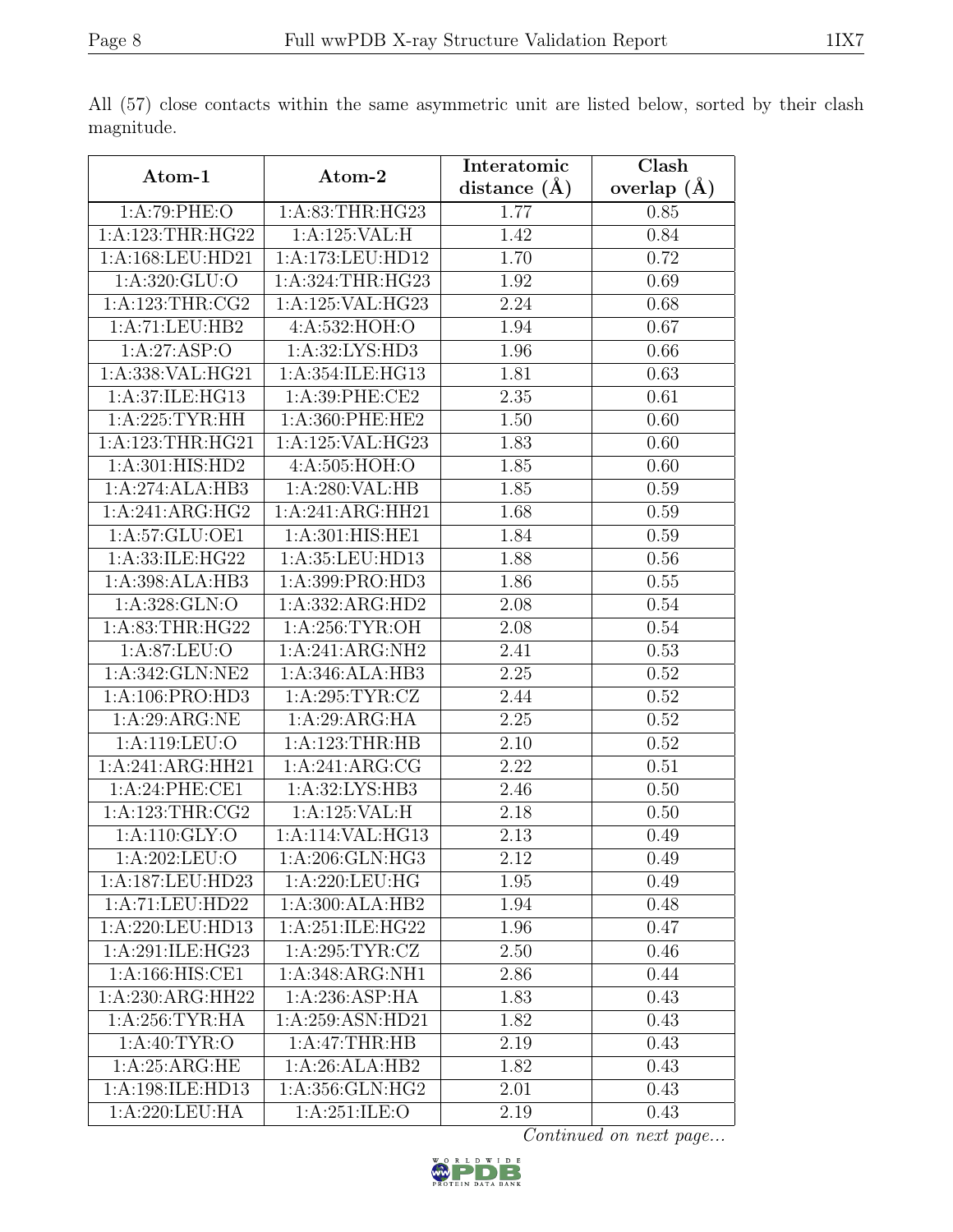| Atom-1             | Atom-2             | Interatomic<br>distance $(\AA)$ | Clash<br>overlap $(\AA)$ |
|--------------------|--------------------|---------------------------------|--------------------------|
| 1:A:135:VAL:O      | 1:A:157:GLU:HA     | 2.18                            | 0.42                     |
| 1:A:177:LEU:HD23   | 1:A:177:LEU:HA     | 1.89                            | 0.42                     |
| 1:A:144:LYS:HB2    | 1:A:144:LYS:HE3    | 1.79                            | 0.42                     |
| 1:A:177:LEU:HB3    | 1:A:217:TRP:CH2    | 2.54                            | 0.42                     |
| 1:A:237:ALA:O      | 1:A:241:ARG:HG3    | 2.18                            | 0.42                     |
| 1: A:304: SER:O    | 1: A:308:THR:CG2   | 2.67                            | 0.42                     |
| 1:A:252:VAL:HG13   | 1:A:271:THR:HB     | 2.02                            | 0.42                     |
| 1:A:330:ILE:HG21   | 1: A: 358: GLY:O   | 2.20                            | 0.42                     |
| 1: A:49: VAL: HG22 | 1:A:54:LYS:HG2     | 2.03                            | 0.41                     |
| 1: A:396: ASN:O    | 1:A:399:PRO:HD2    | 2.21                            | 0.41                     |
| 1: A:58: GLN:O     | 1: A:62: GLU: HG2  | 2.20                            | 0.41                     |
| 1: A: 334: ARG: O  | 1:A:338: VAL: HG23 | 2.20                            | 0.41                     |
| 1:A:310:LEU:HD12   | 1: A:310:LEU:HA    | 1.87                            | 0.41                     |
| 1:A:304:SER:O      | 1: A:308:THR:HG22  | 2.20                            | 0.40                     |
| 1:A:137:ASN:HA     | 1: A: 138: PRO: HA | 1.86                            | 0.40                     |
| 1:A:25:ARG:HD2     | 1: A:25: ARG: C    | 2.42                            | 0.40                     |
| 1:A:292:ARG:HA     | 1:A:296:SER:HA     | 2.04                            | 0.40                     |

Continued from previous page...

There are no symmetry-related clashes.

### 5.3 Torsion angles (i)

#### 5.3.1 Protein backbone (i)

In the following table, the Percentiles column shows the percent Ramachandran outliers of the chain as a percentile score with respect to all X-ray entries followed by that with respect to entries of similar resolution.

The Analysed column shows the number of residues for which the backbone conformation was analysed, and the total number of residues.

| Mol Chain | Analysed                                        |  | Favoured   Allowed   Outliers   Percentiles |            |
|-----------|-------------------------------------------------|--|---------------------------------------------|------------|
|           | $394/396$ (100%)   375 (95%)   17 (4%)   2 (0%) |  | $\vert$ 29 $\vert$                          | $\vert$ 31 |

All (2) Ramachandran outliers are listed below:

| $\sim$ 10] | Chain | Res | ype      |
|------------|-------|-----|----------|
|            |       |     | $\div 1$ |
|            |       |     |          |

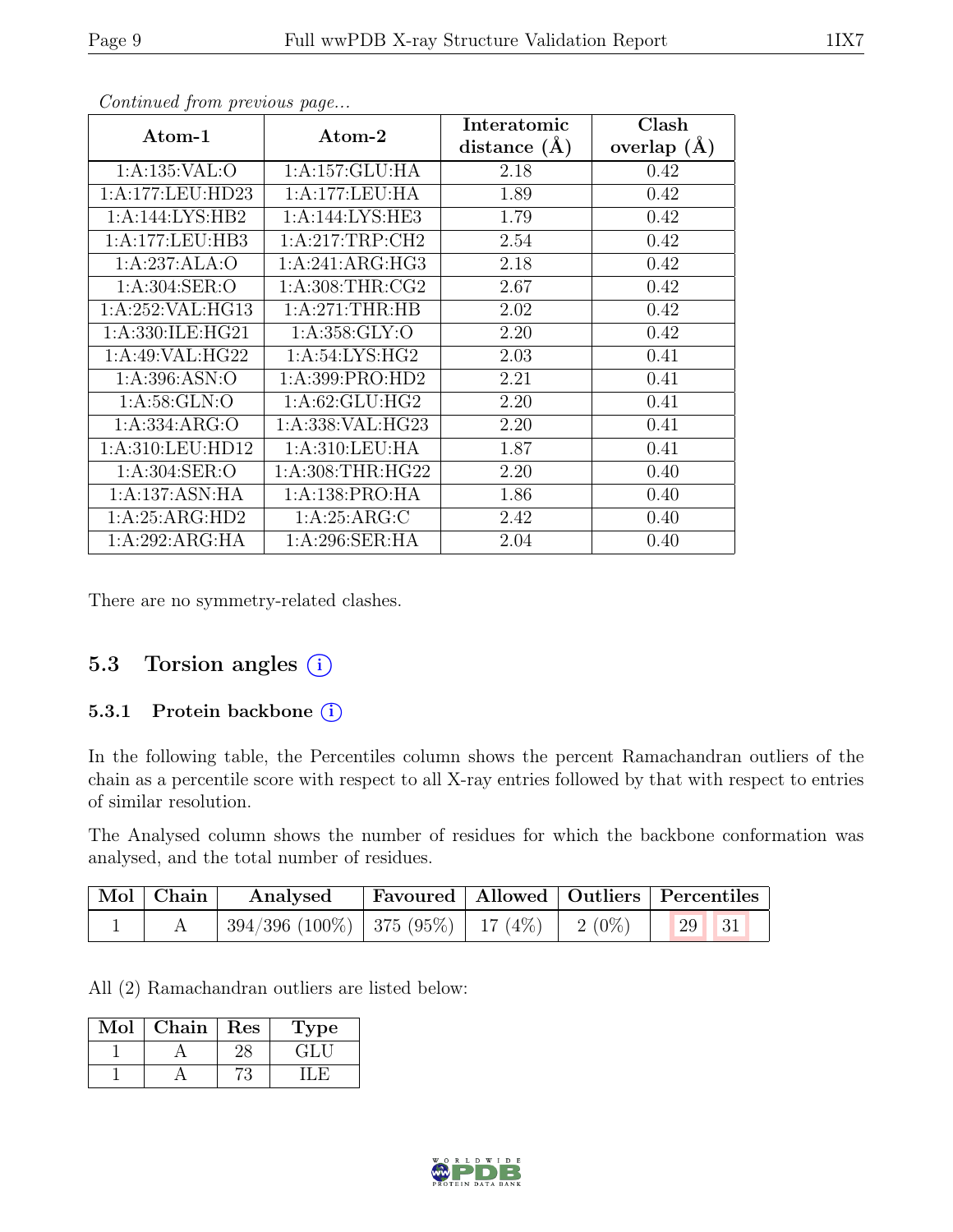#### 5.3.2 Protein sidechains  $(i)$

In the following table, the Percentiles column shows the percent sidechain outliers of the chain as a percentile score with respect to all X-ray entries followed by that with respect to entries of similar resolution.

The Analysed column shows the number of residues for which the sidechain conformation was analysed, and the total number of residues.

| $\mid$ Mol $\mid$ Chain | Rotameric   Outliers   Percentiles<br>Analysed |  |         |  |
|-------------------------|------------------------------------------------|--|---------|--|
|                         | $320/320$ (100%)   282 (88%)   38 (12%)        |  | $5$ $1$ |  |

All (38) residues with a non-rotameric sidechain are listed below:

| Mol            | $\overline{\text{Chain}}$           | Res              | Type                    |
|----------------|-------------------------------------|------------------|-------------------------|
| $\overline{1}$ | $\overline{A}$                      | $\overline{8}$   | <b>ASN</b>              |
| $\overline{1}$ | $\overline{A}$                      | $\overline{25}$  | $\overline{\text{ARG}}$ |
| $\overline{1}$ | $\overline{A}$                      | $\overline{2}9$  | $\overline{\rm{ARG}}$   |
| $\mathbf{1}$   | $\overline{A}$                      | $\overline{34}$  | <b>ASN</b>              |
| $\mathbf{1}$   | $\overline{A}$                      | $\overline{35}$  | LEU                     |
| $\overline{1}$ | $\overline{A}$                      | 37               | ILE                     |
| $\overline{1}$ | $\overline{A}$                      | $\overline{47}$  | <b>THR</b>              |
| $\overline{1}$ | $\overline{A}$                      | 49               | <b>VAL</b>              |
| $\mathbf 1$    | $\overline{A}$                      | 58               | $\overline{\text{GLN}}$ |
| $\mathbf{1}$   | $\overline{A}$                      | $\overline{61}$  | LEU                     |
| $\overline{1}$ | $\frac{\overline{A}}{\overline{A}}$ | $\overline{78}$  | $\overline{\text{GLU}}$ |
| $\overline{1}$ |                                     | $\overline{81}$  | $\overline{\rm{ARG}}$   |
| $\overline{1}$ | $\overline{A}$                      | $\overline{86}$  | LEU                     |
| $\mathbf{1}$   | $\overline{A}$                      | $\overline{123}$ | THR                     |
| $\mathbf{1}$   | $\overline{A}$                      | 152              | LEU                     |
| $\overline{1}$ | $\frac{\overline{A}}{\overline{A}}$ | $\overline{154}$ | $\overline{\text{GLU}}$ |
| $\overline{1}$ |                                     | 168              | LEU                     |
| $\overline{1}$ |                                     | 175              | <b>ASN</b>              |
| $\overline{1}$ | $\overline{A}$                      | 195              | $\overline{\text{PRO}}$ |
| $\overline{1}$ | $\overline{A}$                      | 218              | LEU                     |
| $\overline{1}$ | $\overline{A}$                      | 223              | PHE                     |
| $\overline{1}$ | $\overline{A}$                      | 230              | $\overline{\text{ARG}}$ |
| $\overline{1}$ | $\overline{A}$                      | 233              | LEU                     |
| $\mathbf{1}$   | $\overline{A}$                      | 252              | <b>VAL</b>              |
| $\overline{1}$ | $\overline{\rm A}$                  | 259              | <b>ASN</b>              |
| $\mathbf 1$    | $\overline{A}$                      | $27\overline{2}$ | LEU                     |
| $\overline{1}$ | $\overline{A}$                      | 308              | THR                     |
| $\overline{1}$ | $\overline{A}$                      | 310              | LEU                     |
| $\overline{1}$ | $\overline{\rm A}$                  | $\overline{315}$ | LEU                     |
| $\overline{1}$ | $\overline{\rm A}$                  | 316              | $\overline{\text{ARG}}$ |

Continued on next page...

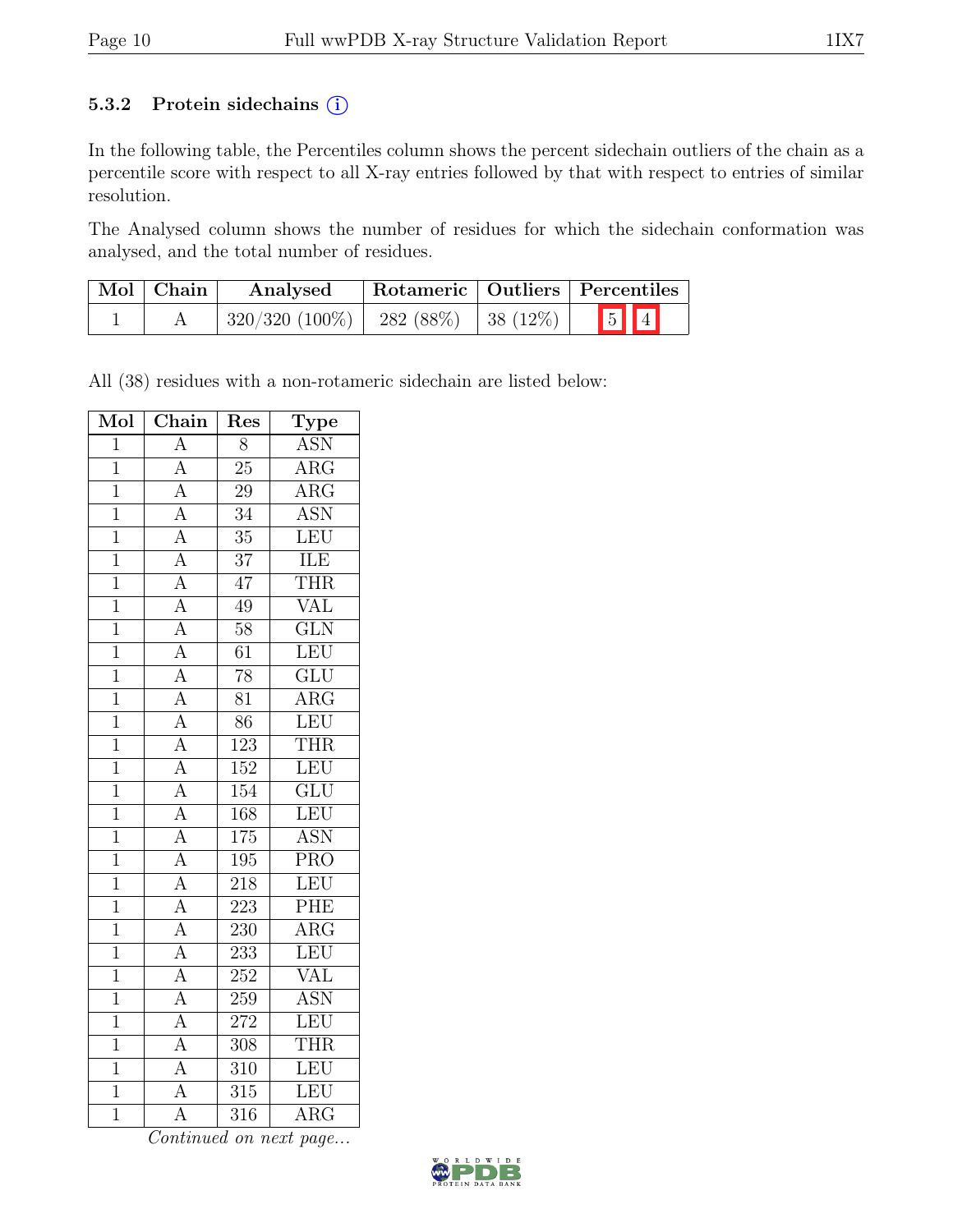| $\sim$ onwenaca prome proviowo pago |       |                  |                         |  |  |  |  |  |  |
|-------------------------------------|-------|------------------|-------------------------|--|--|--|--|--|--|
| Mol                                 | Chain | Res              | <b>Type</b>             |  |  |  |  |  |  |
| $\mathbf{1}$                        | Α     | 332              | <b>ARG</b>              |  |  |  |  |  |  |
| $\mathbf{1}$                        | А     | 342              | <b>GLN</b>              |  |  |  |  |  |  |
| 1                                   | А     | 355              | <b>LYS</b>              |  |  |  |  |  |  |
| $\mathbf{1}$                        | А     | 362              | <b>PHE</b>              |  |  |  |  |  |  |
| 1                                   | А     | $\overline{365}$ | <b>LEU</b>              |  |  |  |  |  |  |
| 1                                   | А     | 387              | VAL                     |  |  |  |  |  |  |
| 1                                   | А     | 408              | $\overline{\text{VAL}}$ |  |  |  |  |  |  |
| 1                                   |       | 409              | LEU                     |  |  |  |  |  |  |

Continued from previous page...

Sometimes sidechains can be flipped to improve hydrogen bonding and reduce clashes. All (14) such sidechains are listed below:

| Mol            | Chain          | Res | <b>Type</b>       |
|----------------|----------------|-----|-------------------|
| $\mathbf{1}$   | A              | 8   | $\overline{A}$ SN |
| $\mathbf{1}$   | $\mathbf{A}$   | 34  | <b>ASN</b>        |
| $\mathbf 1$    | $\mathbf{A}$   | 69  | <b>ASN</b>        |
| $\mathbf{1}$   | $\mathbf{A}$   | 84  | <b>GLN</b>        |
| $\mathbf 1$    | $\mathbf{A}$   | 166 | <b>HIS</b>        |
| $\overline{1}$ | $\mathbf{A}$   | 178 | <b>ASN</b>        |
| $\mathbf 1$    | $\mathbf{A}$   | 247 | <b>HIS</b>        |
| $\overline{1}$ | $\overline{A}$ | 259 | <b>ASN</b>        |
| $\mathbf{1}$   | $\overline{A}$ | 286 | <b>GLN</b>        |
| $\overline{1}$ | $\overline{A}$ | 301 | <b>HIS</b>        |
| $\overline{1}$ | $\mathbf{A}$   | 328 | <b>GLN</b>        |
| 1              | $\overline{A}$ | 331 | <b>GLN</b>        |
| 1              | А              | 342 | <b>GLN</b>        |
| 1              |                | 356 | $_{\rm GLN}$      |

#### 5.3.3 RNA (i)

There are no RNA molecules in this entry.

#### 5.4 Non-standard residues in protein, DNA, RNA chains (i)

There are no non-standard protein/DNA/RNA residues in this entry.

### 5.5 Carbohydrates (i)

There are no monosaccharides in this entry.

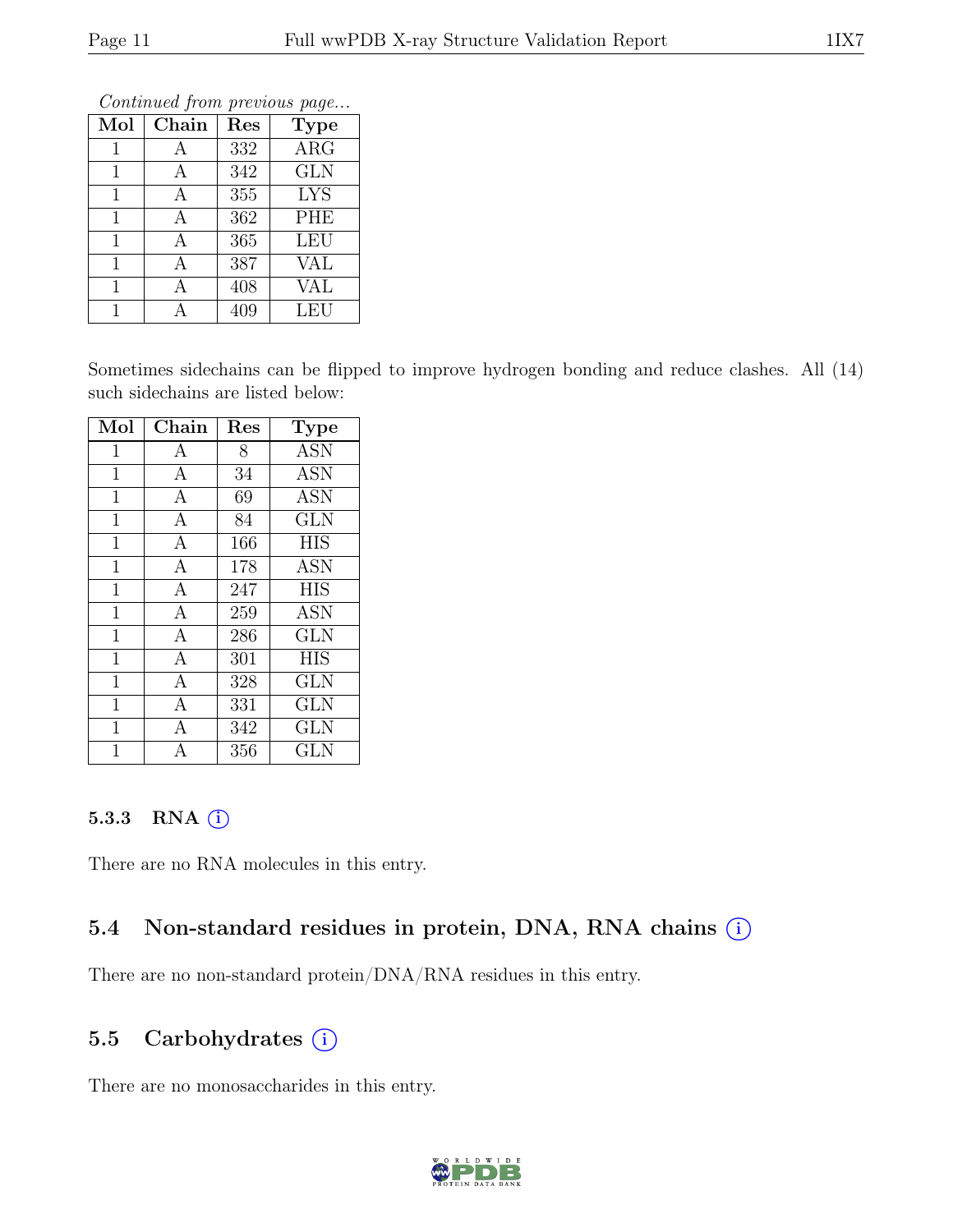## 5.6 Ligand geometry  $(i)$

2 ligands are modelled in this entry.

In the following table, the Counts columns list the number of bonds (or angles) for which Mogul statistics could be retrieved, the number of bonds (or angles) that are observed in the model and the number of bonds (or angles) that are defined in the Chemical Component Dictionary. The Link column lists molecule types, if any, to which the group is linked. The Z score for a bond length (or angle) is the number of standard deviations the observed value is removed from the expected value. A bond length (or angle) with  $|Z| > 2$  is considered an outlier worth inspection. RMSZ is the root-mean-square of all Z scores of the bond lengths (or angles).

| Mol           | Type |  |     | $\vert$ Chain $\vert$ Res $\vert$ | Link       | Bond lengths |                  |          | Bond angles |          |  |
|---------------|------|--|-----|-----------------------------------|------------|--------------|------------------|----------|-------------|----------|--|
|               |      |  |     |                                   | Counts     | RMSZ         | $\# Z  > 2^{-1}$ | Counts   | <b>RMSZ</b> | $\# Z >$ |  |
| $\Omega$<br>↵ | PLP  |  | 413 |                                   | 15, 15, 16 | 2.33         | 5(33%)           | 20,22,23 | .98         | $(20\%)$ |  |
|               | MAE  |  | 414 | $\overline{\phantom{0}}$          | 1,7,7      | 0.67         |                  | 2,8,8    | 2.02        | $(50\%)$ |  |

In the following table, the Chirals column lists the number of chiral outliers, the number of chiral centers analysed, the number of these observed in the model and the number defined in the Chemical Component Dictionary. Similar counts are reported in the Torsion and Rings columns. '-' means no outliers of that kind were identified.

|            |  |  | Mol   Type   Chain   Res   Link   Chirals   Torsions   Rings |  |
|------------|--|--|--------------------------------------------------------------|--|
| PI.P       |  |  | $0/6/6/8$   $0/1/1/1$                                        |  |
| <b>MAE</b> |  |  | 0/0/5/5                                                      |  |

| Mol      | $\Box$ Chain | $\operatorname{Res}$ | Type       | $_+$ Atoms $^+$ | $\mathbf{Z}$ | $\mid$ Observed(A) | Ideal(A) |
|----------|--------------|----------------------|------------|-----------------|--------------|--------------------|----------|
|          |              | 413                  | PLP        | $C3-C2$         | $-5.70$      | 1.35               | 1.40     |
|          |              | 413                  | PLP        | $P-O4P$         | 3.83         | 1.72               | 1.60     |
|          |              | 413                  | <b>PLP</b> | $C5-C4$         | $-3.13$      | 1.37               | 1.40     |
| $\Omega$ |              | 413                  | <b>PLP</b> | $P-O3P$         | $-2.66$      | 1.44               | 1.54     |
|          |              | 413                  | PI.P       | $P-O1P$         | $-2.55$      | 1.42               | 1.50     |

All (5) bond length outliers are listed below:

All (5) bond angle outliers are listed below:

| Mol                         | Chain | Res | <b>Type</b> | Atoms        | Z       | Observed $(°)$ | Ideal <sup>o</sup> |
|-----------------------------|-------|-----|-------------|--------------|---------|----------------|--------------------|
| $\mathcal{D}_{\mathcal{L}}$ |       | 413 | PLP         | $O4P-P-O1P$  | $-5.36$ | 91.45          | 106.47             |
| $\Omega$                    |       | 413 | PI.P        | $O4P-C5A-C5$ | 4.08    | 117.13         | 109.35             |
| $\Omega$                    |       | 413 | PI.P        | $O3P-P-O1P$  | 2.74    | 121.42         | 110.68             |
| $\mathcal{D}_{\mathcal{L}}$ |       | 413 | PI.P        | $C5-C6-N1$   | $-2.54$ | 119.59         | 123.82             |
| 3                           |       | 414 | MAE         | $C1-C2-C3$   | 2.39    | 128.80         | 123.69             |

There are no chirality outliers.

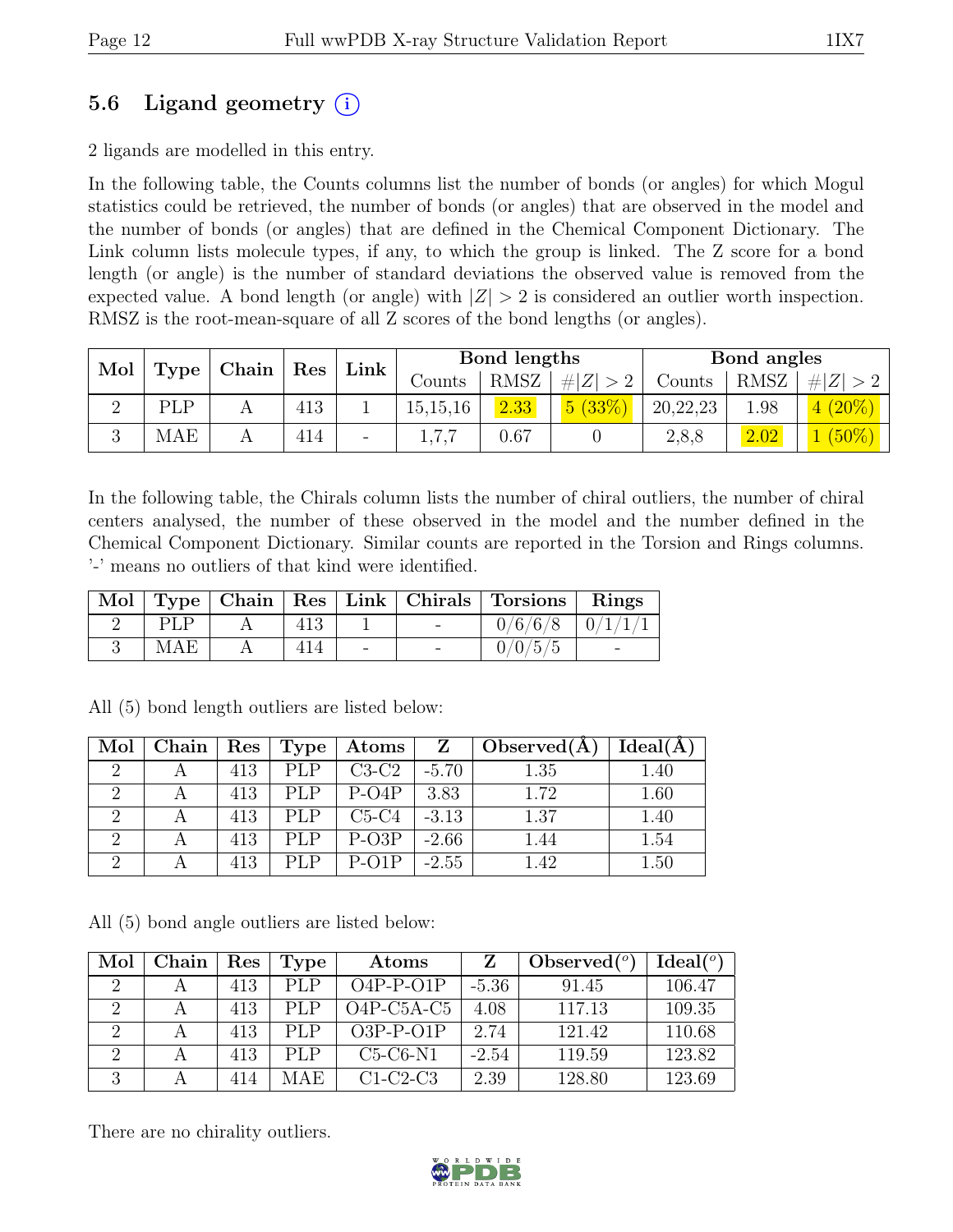There are no torsion outliers.

There are no ring outliers.

No monomer is involved in short contacts.

## 5.7 Other polymers (i)

There are no such residues in this entry.

# 5.8 Polymer linkage issues (i)

There are no chain breaks in this entry.